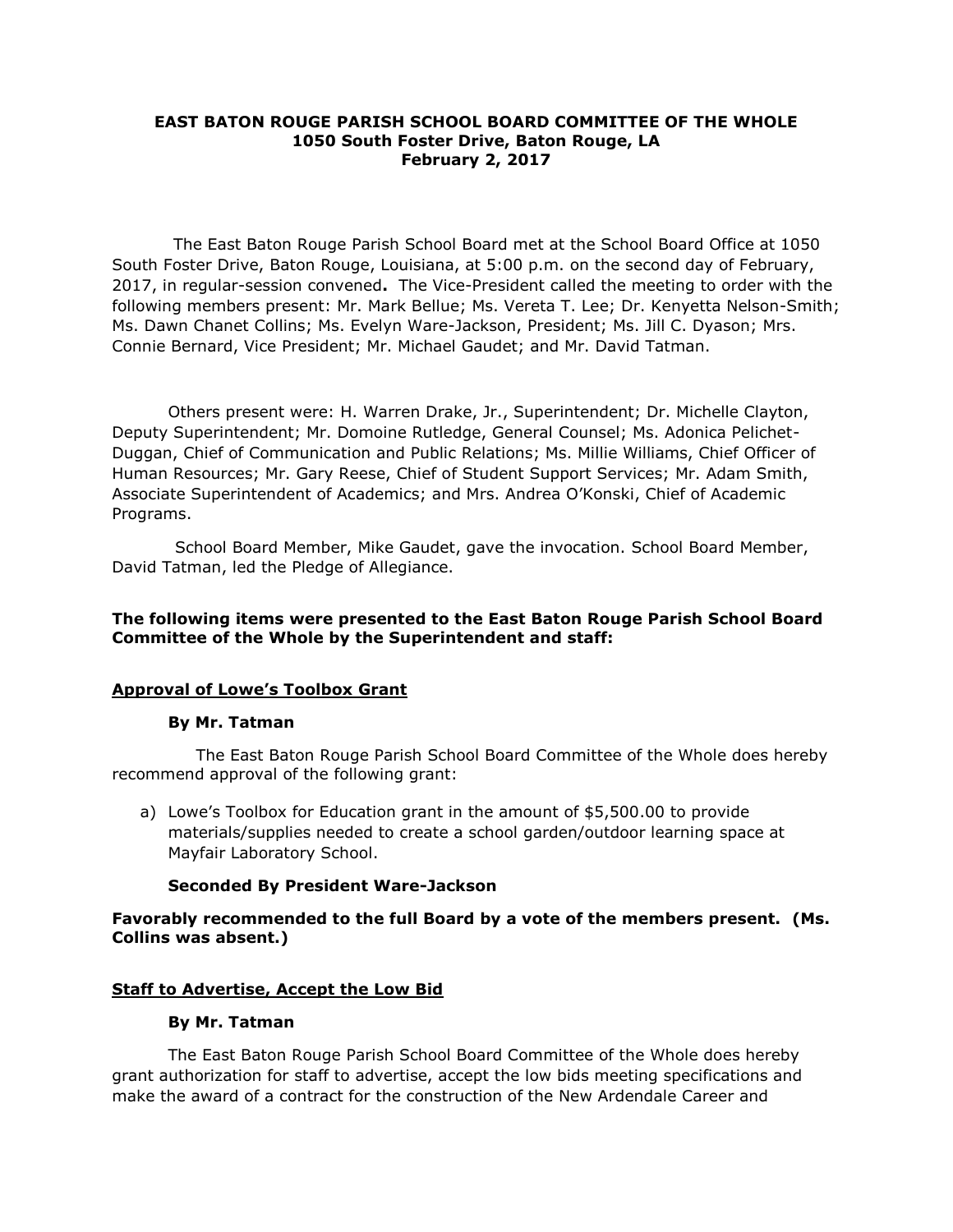Technical Education Center as specified in "A Plan to Improve Facilities/Technology, Discipline, and Compensation in the East Baton Rouge Parish School System" (the "Plan") as revised through January 17, 2008, or reject any and all bids for just cause in accordance with the Louisiana Public Bid Law; Louisiana Revised Statute, Title 38; Chapter 10.

### **Seconded By Mr. Bellue**

## **Favorably recommended to the full Board by a vote of the members present. (Ms. Collins was absent.)**

# **Approval of Job Description**

### **By Mr. Tatman**

The East Baton Rouge Parish School Board Committee of the Whole does hereby recommend approval for the following job description: Resource Development Specialist – Foundation for East Baton Rouge Parish School System.

### **Seconded By Mr. Gaudet**

## **Favorably recommended to the full Board by a vote of the members present. (Ms. Collins was absent.)**

# **Acquire and Implement New Student Information Management System**

### **By President Ware-Jackson**

The East Baton Rouge Parish School Board Committee of the Whole does hereby grant authorization to the Superintendent to acquire and implement a new student information management system and to provide for related matters.

# **Seconded By Dr. Nelson-Smith**

### **Favorably recommended to the full Board by a vote of the members present. (Ms. Collins was absent.)**

# **Settlement of Law Suit**

### **By Mr. Tatman**

The East Baton Rouge Parish School Board Committee of the Whole does hereby recommend approval of a recommendation from Mr. Domoine Rutledge, General Counsel, East Baton Rouge Parish School System, in the following matter: Niki Coleman, Individually and on behalf of her minor child, Akyra P. Coleman vs. Alisha A. Grimes and EBRPSB; Suit No. 636,202; Section 27; 19th JDC.

### **Seconded By Mr. Bellue**

# **Favorably recommended to the full Board by a vote of the members present. (Ms. Collins was absent.)**